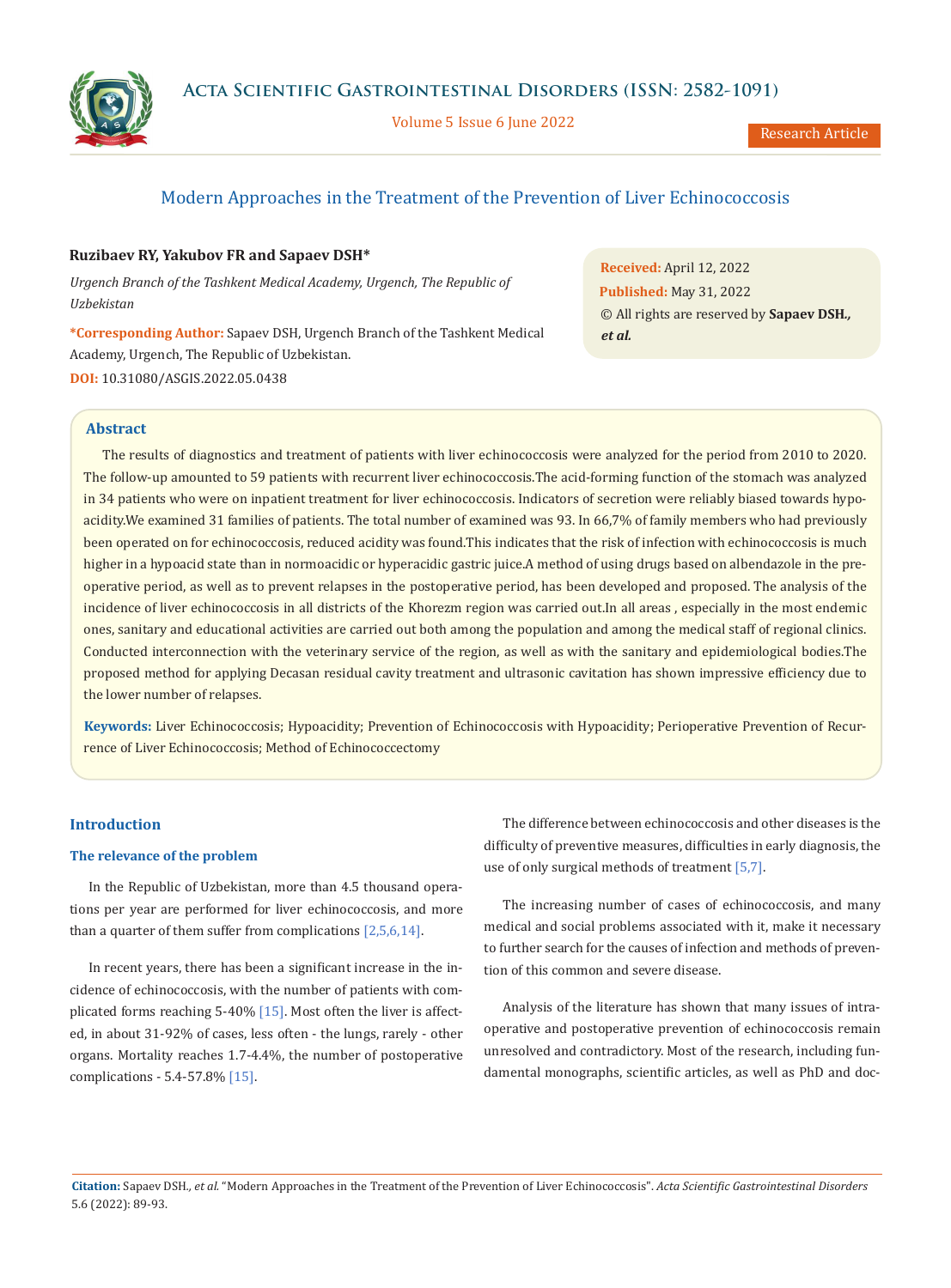toral dissertations, is devoted to the technical features of performing echinococcectomies, using the latest developments in the field of medical equipment, tools, including "Ultracision", "CUZA Exel+", "LigaSure", cystpericystectomy using an ultrasonic dissector, cystpericystectomy using an ultrasonic destructor-aspirator [9,10]. Of course, these methods are progressive and should be implemented. However, the vast majority of clinics do not have such equipment.

Recurrent echinococcosis of the liver, strictly associated with the area of primary localization of the parasitic cyst, accounted for 26.6% of all recurrent forms. A large proportion of recurrent echinococcal cysts in segments remote from the primary focus (43.4%) and even lesions of another share (20%) call into question the role of the fibrous capsule of the primary cyst as the main factor of disease recurrence, which means that it is expedient to improve the methods of its heat treatment, pericystectomy and wide use of resection technologies [11].

In 1985-1986, *in vitro* experimental studies on the effect of lowfrequency ultrasound (LFU) on the germinal elements of echinococcus (GEOE) were conducted in the Republican Center for Surgery named after Academician V. Vakhidov [3,4].

Studies have shown that, LFU has a powerful parasitocidal effect on GEOE. Even exposure of LFU to the GEOE for 1 to 2 minutes, causes a marked alteration of cells and other structures of the germinative envelope. Changes in brood capsules and protoscolexes, accompanied by the destruction of their membrane components, are irreversible.

The chemotherapeutic effect on GEOE is associated mainly with the use of various albendazole derivatives. The number of courses is unpredictable and depends on the success of chemotherapy and ranges from 8 weeks to 18 months.

However, a meager amount of literature has been devoted to the prevention of recurrence of echinococcosis in the postoperative period and, in general, to the prevention of infection by this pathology in a global, organizational direction. This explains the very disappointing situation regarding the prevalence of echinococcosis in the Republic.

#### **Material and Methods**

The results of diagnostics and treatment of patients with liver echinococcosis were analyzed at the Department of General surgery, traumatology and orthopedics of the Urgench branch of TMA and the Khorezm regional multidisciplinary medical center for the period from 2010 to 2020. Out of the total number of patients - 261 - a catamnestic analysis was performed in 225 patients. The followup volume was 59 patients with recurrent liver echinococcosis.

Relapse of the disease was detected in 52 cases out of 225 follow-up groups, and recurrence of echinococcosis was observed in 7 cases out of 36 patients in the prospective group. The largest number of relapses occurs in the following areas: Khiva, Khanka, Khazorasp. In addition, relapses were found in patients operated on in other regions of the Republic. On average, relapse occurred within  $5 \pm 0.63$  years. Repeated relapses occurred in 28 patients within  $4 \pm 0.53$  years.

In the existing literature there are only single and scattered reports of a direct relationship between the incidence of echinococcosis and the degree of inhibition of gastric acid production. Found literary information about the role of hypoacidity in the development of echinococcosis creates the prerequisites for an in-depth information search in this direction.

Scientific studies of past years have shown that infection with echinococcosis is much more likely in patients with low acidity of gastric juice  $[1,13]$ . Based on the results of these studies, we purposefully conducted a clinical examination of family members of patients who underwent echinococcectomy from the liver. It was necessary to give an answer to the question of what dependence is the probability of infection with liver echinococcosis on the acidforming function of the stomach in adults, as well as what frequency of infection with this disease in persons with normal gastric acidity among family members operated for liver echinococcosis under the same living conditions. We analyzed the acid-forming function of the stomach in 34 patients who were on inpatient treatment for liver echinococcosis by pH-metry. The indicators of secretion were significantly shifted towards hypoacidicity, which indicates a significant inhibition of the acid-forming function of the stomach in patients with liver echinococcosis.

Since we have provided district-based statistics on the incidence of liver echinococcosis in the Khorezm region, it was also advisable to conduct a similar quantitative study of dispensary data on the examination of family members operated on for liver echinococcosis.

A total of 31 families of our patients were examined. The total number of examined was 93. The age of the examined ranged from 21 to 57 years, on average -  $38 \pm 0.8$  years.

90

**Citation:** Sapaev DSH*., et al.* "Modern Approaches in the Treatment of the Prevention of Liver Echinococcosis". *Acta Scientific Gastrointestinal Disorders*  5.6 (2022): 89-93.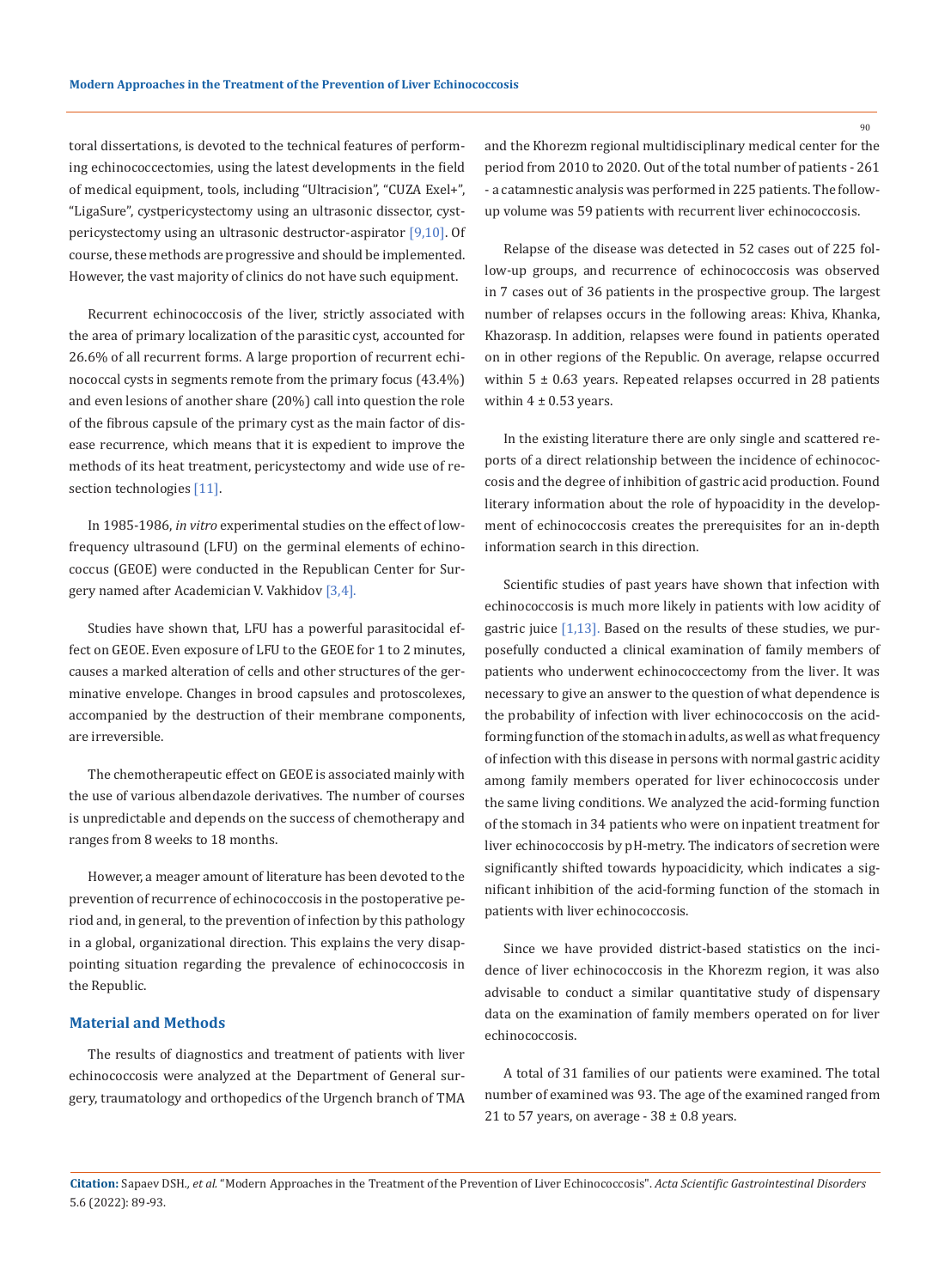#### **Results and Discussion**

In general, the examined did not present complaints during the initial examination. Of the 93 people at the initial examination, 3 were diagnosed with gallstone disease, however, none of this group presented any complaints.

Initially, the examination began with ultrasound sonography (US) control. With ultrasound scan, echinococcosis was not found in 84 people (90.3%). In 6 (6.5%) cases, a single echinococcosis of the liver was found, and in 3 people (3.2%), a comprehensive examination using ultrasound scan and X-ray examination revealed multiple and combined echinococcosis of the liver and lungs. In case of a single liver echinococcosis, the average diameter of the cysts was 4.7 cm, and in patients with multiple lesions, the size of the liver cysts was on average 3.9 cm and for the lungs 4.1 cm. Detection of echinococcosis in a relatively initial stage, therefore, is, in our opinion, is extremely important, since the small size of the cysts can be subjected to chemotherapy without resorting to unnecessary surgical interventions.

In 9 patients with echinococcosis detected during clinical examination, the pH value of the gastric juice was checked.

In the main part of patients, members of families previously operated on for echinococcosis, reduced acidity was found (66.7%). This suggests that with a hypoacid state, the risk of infection with echinococcosis is much higher than with normoacid or hyperacidity of gastric juice. Those 3 patients with normal and high acidity, in our opinion, were infected with echinococcosis due to ingestion of a large number of oncospheres along with poorly washed vegetables. This circumstance requires a systematic sanitary-educational work among the population along with medical examination of family members of patients who have previously undergone echinococcectomy.

Since 1983, the world practice has been using the anthelmintic drug albendazole and its derivatives for the treatment of echinococcal cysts less than 5 cm in size and anti-relapse prevention after surgical treatment. This provision is also enshrined in a resolution of the congress of the Association of Hepatologist Surgeons of Russia and the CIS countries (2014). Retrospective analysis of medical records revealed that 5% iodine solution and 96% ethyl alcohol were used to treat residual cavities. Subsequently, we used the following scheme for the treatment of residual cavities: treatment with 5% iodine solution, 70% ethyl alcohol, and 0.02% Decasan solution. In addition, with medium and large sizes of the residual cavity and the intrahepatic location, ultrasonic cavitation was used

with the equipment SIGMA -01, 1990 (France) with frequency of 26.4-26.6 KHz.

In order to prevent the recurrence of the disease, a full-fledged devastation therapy is required [8].

We have developed and proposed a methodology for the use of drugs based on albendazole in the preoperative period, as well as to prevent relapse in the postoperative period. Three days before the operation, we use Zentel in a dose of 10-12 mg/kg of body weight. We assume that the period of zentel's presence in the blood, according to the data of manufacturers' research, is 8-12 hours [12]. By circulating in the bloodstream, Zentel interferes with the implantation of living protoscolexes in the tissue, and also eliminates the risk of dissemination.

In the postoperative period, a week after discharge from the hospital, we prescribe taking Zentel at a dose of 10-12 mg/kg for 28 days together with simultaneous administration of hepatotropic drugs (Carsil, Essentiale, etc.). After this, a break is required for 14 days. We offer 3 to 4 courses of preventive chemotherapy. For multiple lesions, we use 4 to 5 courses.

If a hypoacid condition is detected, we offer a diet that stimulates the secretion of gastric juice, including broths with spices, mashed vegetables and fruits, boiled low-fat meats, fish and poultry, rye stale bread, cabbage and cabbage juice, peppermint, decoctions of St. John's wort, wormwood, calendula, lemons, butter and vegetable oils, cottage cheese, sour milk, buttermilk, juices. In addition, we recommend multivitamins, drugs containing hydrochloric acid, such as acidin - pepsin, enzyme drugs, biostimulants - aloe, pantocrine and others.

In order to prevent liver echinococcosis, as well as for early detection of the disease, we have proposed a method according to which relatives of the operated patients are invited to the clinic, they are given an ultrasound scan. If echinococcosis is detected, in addition to other studies necessary for the upcoming operation, an analysis of the acidity of gastric juice is carried out. In addition, we identify the most endemic areas of the region where cases of liver echinococcosis are more common. In all areas of the region, especially in the most endemic, sanitary and educational events are held both among the population and among the medical personnel of district clinics. For this purpose, the media are also used - regional newspapers, radio messages. The interconnection with the veterinary service of the region, as well as with the sanitary and epidemiological bodies.

91

**Citation:** Sapaev DSH*., et al.* "Modern Approaches in the Treatment of the Prevention of Liver Echinococcosis". *Acta Scientific Gastrointestinal Disorders*  5.6 (2022): 89-93.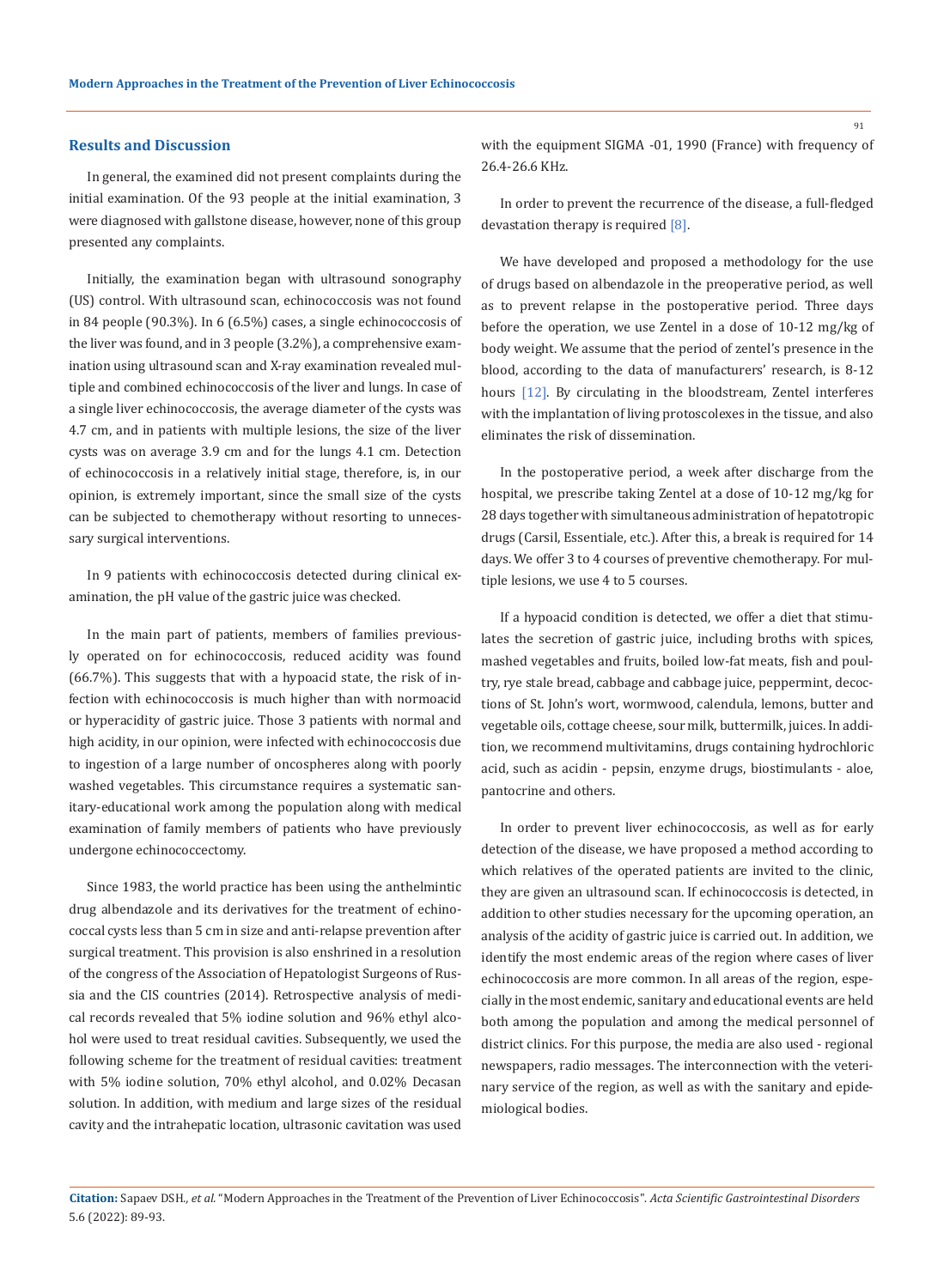Thus, a retrospective analysis showed the ambiguity of the results of various methods of echinococectectomy from the liver. A rather significant number of recurrences of echinococcosis of the liver is detected. There are several reasons for this. Firstly, the level of acidity of gastric juice matters, low acidity facilitates infection with echinococcosis. Secondly, the method of processing the residual cavity is important, since protoscolexes can remain alive and penetrate deep into the surrounding tissues (metastasis). Analysis of long-term results shows that the detection of recurrent liver echinococcosis most often occurs at 4-5 years after surgery. At the same time, there is a need for a control inspection every six months using ultrasound as a screening method.

The proposed method of surgery, including preoperative chemoprophylaxis, postoperative chemoprophylaxis for three years, a method of treating the residual cavity using LFU with Decasan should, in our opinion, significantly reduce the likelihood of recurrence of liver echinococcosis. Preventive and sanitary-educational work among the relatives of the operated patients, as well as close relationship with the veterinary and sanitary-epidemiological services, in our opinion, can significantly reduce the incidence of liver echinococcosis among the population of the Republic.

### **Conclusion**

- A specific study of the incidence of liver echinococcosis in the regions of Uzbekistan is essential to reduce the incidence of this pathology, which is of great social and economic importance. The analysis of the incidence of echinococcosis of the liver in all areas of the Khorezm region. The greatest number of morbidity and relapses is observed in Bagat (17.4%), Khiva (16.2%), Khazarasp (13.0%), and Khanka (11.0%) districts.
- In a comparative assessment of various methods for treating the residual cavity using devastation and technological methods, the proposed method for applying the treatment of the residual cavity to Decasan and ultrasonic cavitation showed impressive efficiency due to the smaller number of relapses.
- A complex of preventive measures has been developed to reduce the incidence of liver echinococcosis in the Khorezm region, including postoperative preventive devastation therapy, systematization of sanitary and educational work among the population and medical personnel, a clinical examination of family members of patients operated on for echinococcosis, including a study of gastric acid acidity, use of the media.

#### **Bibliography**

- 1. Gaffarov UB. "The role of acid-forming function of the stomach in children with echinococcosis: a clinical and experimental study: abstract of thesis. ... of the candidate of medical sciences: 14.00.35". *Gaffarov Usmon Bobonazarovich* (2007): 6.
- 2. Ilhamov FA. "Improving traditional and developing new methods of surgical treatment of liver echinococcosis: abstract". dis. ... Dr. honey. sciences. - Tashkent (2005): 42.
- 3. Islambekov ES., *et al*[. "The use of low-frequency ultrasound in](https://pubmed.ncbi.nlm.nih.gov/7975006/)  [the surgical treatment of pulmonary echinococcosis".](https://pubmed.ncbi.nlm.nih.gov/7975006/) *Journal Bulletin of surgery* [151.7-12 \(1993\): 13-15.](https://pubmed.ncbi.nlm.nih.gov/7975006/)
- 4. Leonov FV., *et al*. "Morphological basis of the use of ultrasound and laser radiation to prevent recurrence of echinococcosis". Surgery of echinococcosis: Abstract. doc. Int. symp Uzbekistan, Khiva (1994): 28-29.
- 5. Nazyrov FG., *et al*. "Chemotherapeutic prophylaxis of recurrent and residual forms of abdominal echinococcosis". *Surgery of Uzbekistan* (2001): 378.
- 6. Nazyrov FG."Diagnosis and surgical treatment of bilateral pulmonary echinococcosis". *Surgery* 5 (2002): 16-20.
- 7. Petrovsky BV., *et al*. "Echinococcosis surgery M". Medicine (1985): 216.
- 8. Sapaev DS., *et al*[. "Modern comprehensive diagnostics and](https://www.researchgate.net/publication/327577703_MODERN_COMPREHENSIVE_DIAGNOSTICS_AND_SURGICAL_TREATMENT_OF_COMPLICATED_FORMS_OF_LIVER_ECHINOCOCCOSIS)  [surgical treatment of complicated forms of liver echinococco](https://www.researchgate.net/publication/327577703_MODERN_COMPREHENSIVE_DIAGNOSTICS_AND_SURGICAL_TREATMENT_OF_COMPLICATED_FORMS_OF_LIVER_ECHINOCOCCOSIS)sis". *[Grekov's Bulletin of Surgery](https://www.researchgate.net/publication/327577703_MODERN_COMPREHENSIVE_DIAGNOSTICS_AND_SURGICAL_TREATMENT_OF_COMPLICATED_FORMS_OF_LIVER_ECHINOCOCCOSIS)* 177.4 (2018): 19-22.
- 9. Sirozhittdinov KK. "Gigar echinococcosing asoratlangan shacklarida surgeon tactical training hususiyatlari: author". dis. ... falsafa doctors: 14.00.27 / Sirozhitdinov Kamol Komilovich (2018): 44.
- 10. Sultanova RS. "Surgical aspects of the prevention of recurrence of abdominal echinococcosis: a clinical and experimental study: abstract of thesis". ... candidate of medical sciences: 01/14/17 / Sultanova Roza Sultanovna (2016): 19.
- 11. FG Nazyrov., *et al*. "Chemotherapy and problems of recurrent echinococcosis of the liver". *Annals of Surgical Hepatology* 16. 4 (2012): 19-24.
- 12. Chernyshev VN and Ivanov SA. "Surgery of echinococcosis of the liver (monograph)". Samara (2005): 196.

**Citation:** Sapaev DSH*., et al.* "Modern Approaches in the Treatment of the Prevention of Liver Echinococcosis". *Acta Scientific Gastrointestinal Disorders*  5.6 (2022): 89-93.